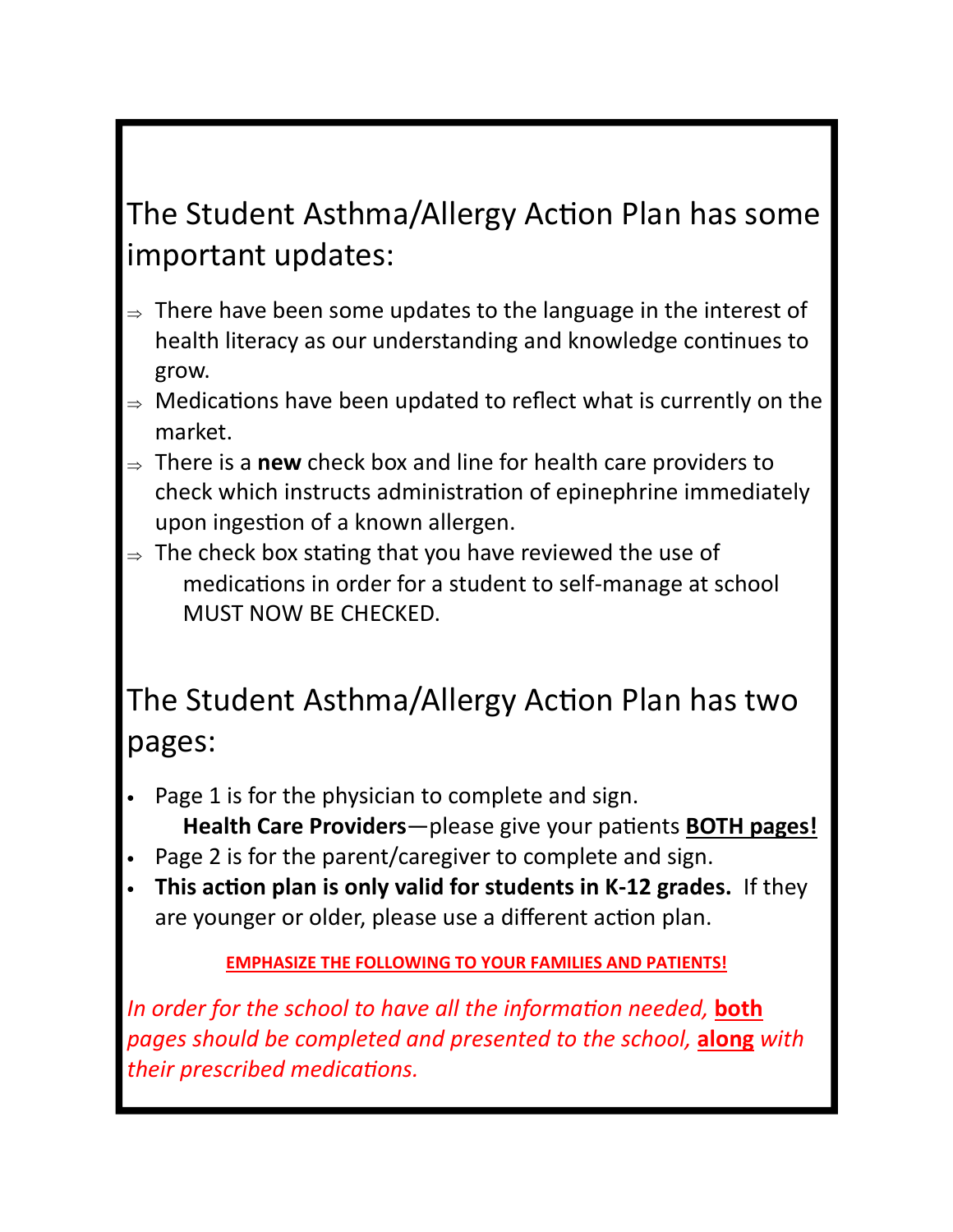# **Student Asthma/Allergy Action Plan**

*(This Page To Be Completed By Health Care Provider)*

| <b>Student Name:</b>                                                                                                                                                                                                                                                                                                                                                                          | Date Of Birth:<br>(MONTH)<br>(DAY)<br>(YEAR)                                                                                                                                                                                                                                                                                                          |  |  |  |
|-----------------------------------------------------------------------------------------------------------------------------------------------------------------------------------------------------------------------------------------------------------------------------------------------------------------------------------------------------------------------------------------------|-------------------------------------------------------------------------------------------------------------------------------------------------------------------------------------------------------------------------------------------------------------------------------------------------------------------------------------------------------|--|--|--|
| <b>Q</b> Exercise Pre-Treatment: Administer inhaler (2 inhalations) 15-30 minutes prior to exercise. (e.g., PE, recess, etc).                                                                                                                                                                                                                                                                 |                                                                                                                                                                                                                                                                                                                                                       |  |  |  |
| Albuterol HFA inhaler (Proventil, Ventolin, ProAir)<br>□<br>Levalbuterol (Xopenex HFA)<br>❏<br>Pirbuterol inhaler (Maxair)<br>❏                                                                                                                                                                                                                                                               | Use inhaler with valved holding chamber<br>$\Box$<br>Other:                                                                                                                                                                                                                                                                                           |  |  |  |
|                                                                                                                                                                                                                                                                                                                                                                                               |                                                                                                                                                                                                                                                                                                                                                       |  |  |  |
| <b>Asthma Treatment</b>                                                                                                                                                                                                                                                                                                                                                                       | <b>Anaphylaxis Treatment</b>                                                                                                                                                                                                                                                                                                                          |  |  |  |
| Give quick relief medication when student has asthma<br>symptoms, such as coughing, wheezing or tight chest.                                                                                                                                                                                                                                                                                  | Give epinephrine when student has allergy symptoms,<br>such as hives, hard to breathe (chest or neck "sucking in"),<br>lips or fingernails turning blue, or trouble talking (shortness<br>of breath).                                                                                                                                                 |  |  |  |
| Albuterol HFA (Proventil, Ventolin, ProAir) 2 inhalations<br>⊔<br>❏<br>Levalbuterol (Xopenex HFA) 2 inhalations                                                                                                                                                                                                                                                                               |                                                                                                                                                                                                                                                                                                                                                       |  |  |  |
| Pirbuterol (Maxair) 2 inhalations<br>$\Box$                                                                                                                                                                                                                                                                                                                                                   | □ EpiPen® 0.3 mg<br>$\Box$ EpiPen® Jr. 0.15 mg                                                                                                                                                                                                                                                                                                        |  |  |  |
| Use inhaler with valved holding chamber<br>⊔<br>Albuterol inhaled by nebulizer (Proventil, Ventolin,<br>$\Box$                                                                                                                                                                                                                                                                                | $\Box$ Adrenaclick® 0.3 mg<br>$\Box$ Adrenaclick® 0.15 mg                                                                                                                                                                                                                                                                                             |  |  |  |
| AccuNeb)<br>$\Box$ .63 mg/3 mL $\Box$ 1.25 mg/3 mL $\Box$ 2.5 mg/3 ml                                                                                                                                                                                                                                                                                                                         | $\Box$ May carry & self-administer epinephrine auto-injector                                                                                                                                                                                                                                                                                          |  |  |  |
| Levalbuterol inhaled by nebulizer (Xopenex)<br>$\Box$                                                                                                                                                                                                                                                                                                                                         | $\Box$ Use epinephrine auto-injector immediately upon<br>exposure to known allergen<br>$\Box$ If symptoms do not improve or they return,<br>epinephrine can be repeated after 5 minutes or more                                                                                                                                                       |  |  |  |
| $\Box$ 0.31 mg/3 mL $\Box$ 0.63 mg/3 mL $\Box$ 1.25 mg/3 mL<br>May carry & self-administer inhaler (MDI)<br>⊔                                                                                                                                                                                                                                                                                 |                                                                                                                                                                                                                                                                                                                                                       |  |  |  |
| Other:<br>❏                                                                                                                                                                                                                                                                                                                                                                                   | Lay person flat on back and raise legs. If vomiting or<br>difficulty breathing, let them lie on their side.                                                                                                                                                                                                                                           |  |  |  |
| <b>Closely Watch the Student after</b><br><b>Giving Quick Relief Medication</b>                                                                                                                                                                                                                                                                                                               | <b>CALL 911 After Giving Epinephrine &amp; Closely</b><br><b>Watch the Student</b>                                                                                                                                                                                                                                                                    |  |  |  |
| If, after 10 minutes:                                                                                                                                                                                                                                                                                                                                                                         | Notify parent/guardian immediately                                                                                                                                                                                                                                                                                                                    |  |  |  |
| Symptoms are better, student may return to<br>classroom after notifying parent/guardian<br>Symptoms are not better, give the treatment again<br>and notify parent/guardian right away<br>If student continues to get worse, CALL 911 and<br>use the Nebraska Schools' Emergency<br><b>Response to Life-Threatening Asthma or Systemic</b><br><b>Allergic Reactions (Anaphylaxis) Protocol</b> | <b>Even</b> if student gets better, the student<br>should be watched for more<br>symptoms of anaphylaxis in an emergency<br>room<br>If student does not get better or continues to get<br>worse, use the Nebraska Schools'<br><b>Emergency Response to Life-Threatening</b><br><b>Asthma or Systemic Allergic Reactions</b><br>(Anaphylaxis) Protocol |  |  |  |

 This student has a medical history of asthma and/or anaphylaxis and the use of the above-listed medication(s) has been reviewed by the HCP. If medications are self-administered, the school staff **must** be notified.

| Phone: ___________________                                                                                                                                                                                                     |
|--------------------------------------------------------------------------------------------------------------------------------------------------------------------------------------------------------------------------------|
|                                                                                                                                                                                                                                |
|                                                                                                                                                                                                                                |
| Date: the contract of the contract of the contract of the contract of the contract of the contract of the contract of the contract of the contract of the contract of the contract of the contract of the contract of the cont |